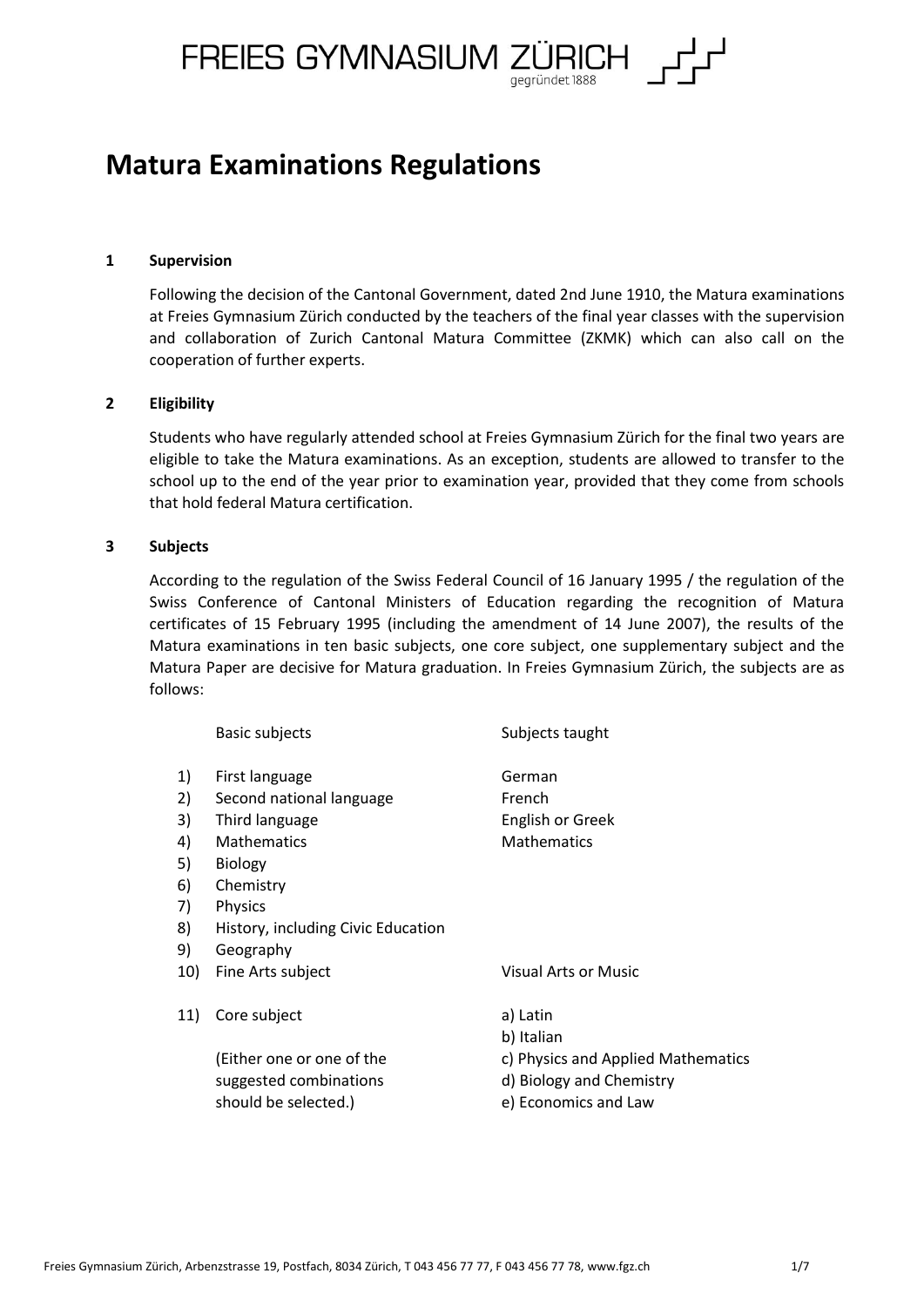

12) Supplementary subject Physics Chemistry (One subject should be selected. Biology The chosen subject may not be Applied Mathematics the same as the core subject.) Information Technology History, including Civic Education Geography Religion Philosophy Economics and Law Visual Arts Music Sport 13) Matura Paper The Matura Paper is a Matura subject. It can be

completed as an individual or group project. It is written with reference to one subject or a combination of subjects and presented orally.

## **4 The Matura Examination**

4.1 Form

The examination consists of a written and an oral component. It is mainly based on the work covered in the subject during the final two years that the subject was taught. Intellectual maturity, independent thinking and articulacy are seen as being equally important as the range of knowledge acquired.

# 4.2 Examination Subjects

Six subjects are examined.

- 1. German
- 2. French
- 3. Mathematics
- 4. Core subject

The 5th and 6th examination subjects are to be chosen in such a way that subjects 4 to 6 include a natural science subject (Biology or Chemistry or Physics) and a humanities or social science subject (History or Geography or Economics and Law or Religion or Philosophy). The following combinations are possible: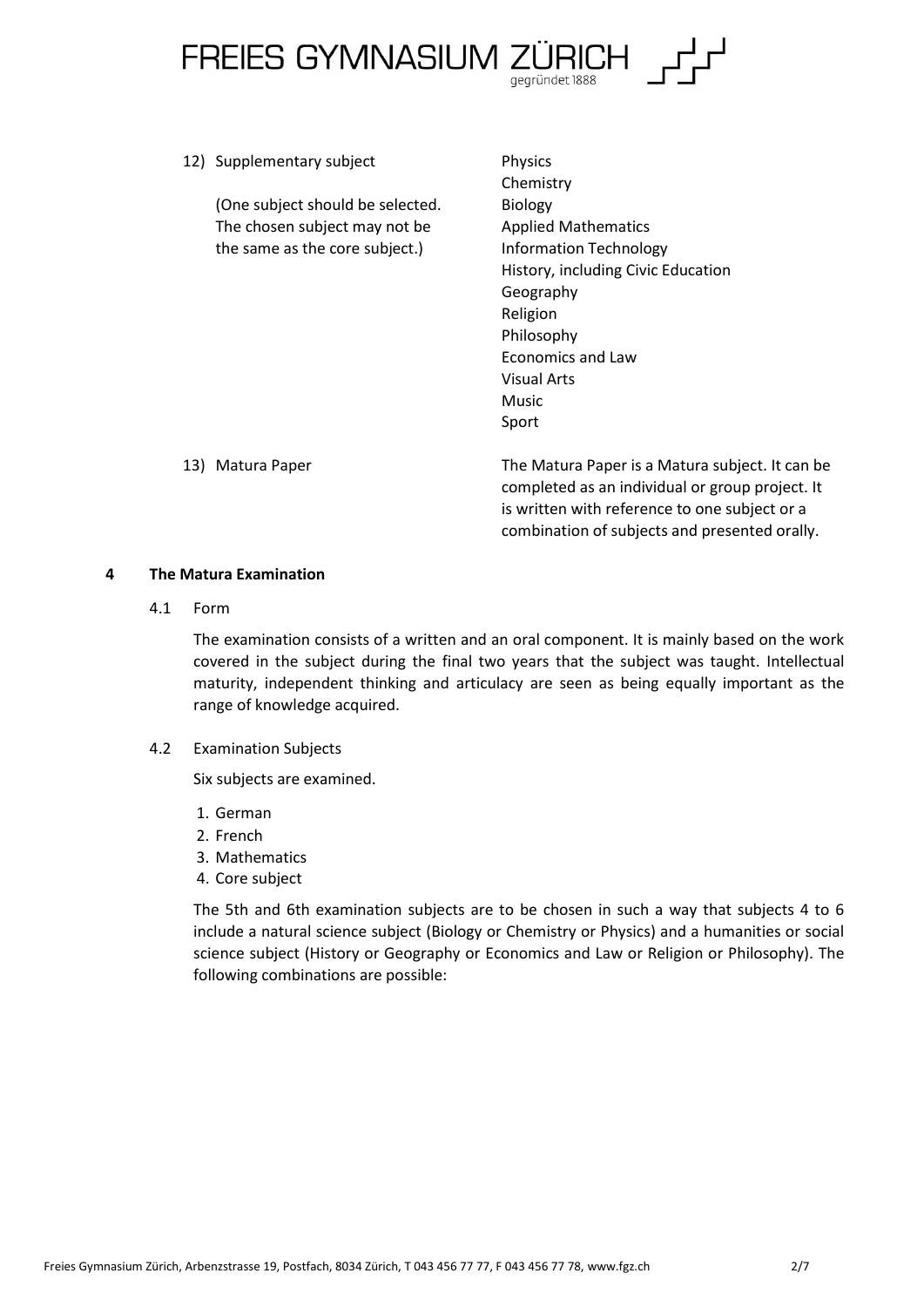

| Core subject | Latin,<br>Italian:                                                       | Economics<br>and Law:                                                                          | <b>Physics and Applied</b><br><b>Mathematics</b><br>or Biology and Chemistry: |
|--------------|--------------------------------------------------------------------------|------------------------------------------------------------------------------------------------|-------------------------------------------------------------------------------|
| 5th subject  | Biology,<br>Chemistry or<br>Physics                                      | Biology,<br>Chemistry or<br>Physics                                                            | Biology,<br>Chemistry or<br>Physics                                           |
| 6th subject  | History, Geography,<br>Economics and Law *,<br>Religion* and Philosophy* | English, History,<br>Geography,<br>a supplementary<br>subject (excluding<br>Economics and Law) | History, Geography,<br>Economics and Law*,<br>Religion* and<br>Philosophy*    |

The subjects to be examined as part of the Pre-Matura examinations (Biology or Chemistry or Physics) are determined by School Management who also decides if Pre-Matura exams will be written or oral.

\* Economics and Law, Religion and Philosophy may only be selected as examination subjects if they are taken as supplementary subjects.

# 4.3 Examination Language

In the bilingual education programme, English is the examination language for all the subjects that are taught in English<sup>1)</sup>.

# 4.4 Examination Mode

For subjects 1 to 4, there are both written and oral examinations. (In the event of combined core subjects, it is possible for one subject to have a written examination and the other an oral.)

There is a written examination for at least one of subject 5 or 6.

A practical examination can replace the oral or written part of the examination in Visual Arts, Music or Sport.

No subject may be examined twice.

# 4.5 Timing of the Examinations

The Matura examinations begin at the earliest at the beginning of May of the final school year and are completed before the summer holidays. Should a subject that is timed to finish before the final school year be selected as an examination subject, this subject will be examined at the end of the course of teaching, however no earlier than at the end of the 5th year (Pre-Matura examination).

# 4.6 Length of Examinations

Written examinations range between two and four hours. Oral examinations take approximately 15 minutes. The length of practical examinations is determined by the requirements of the subject.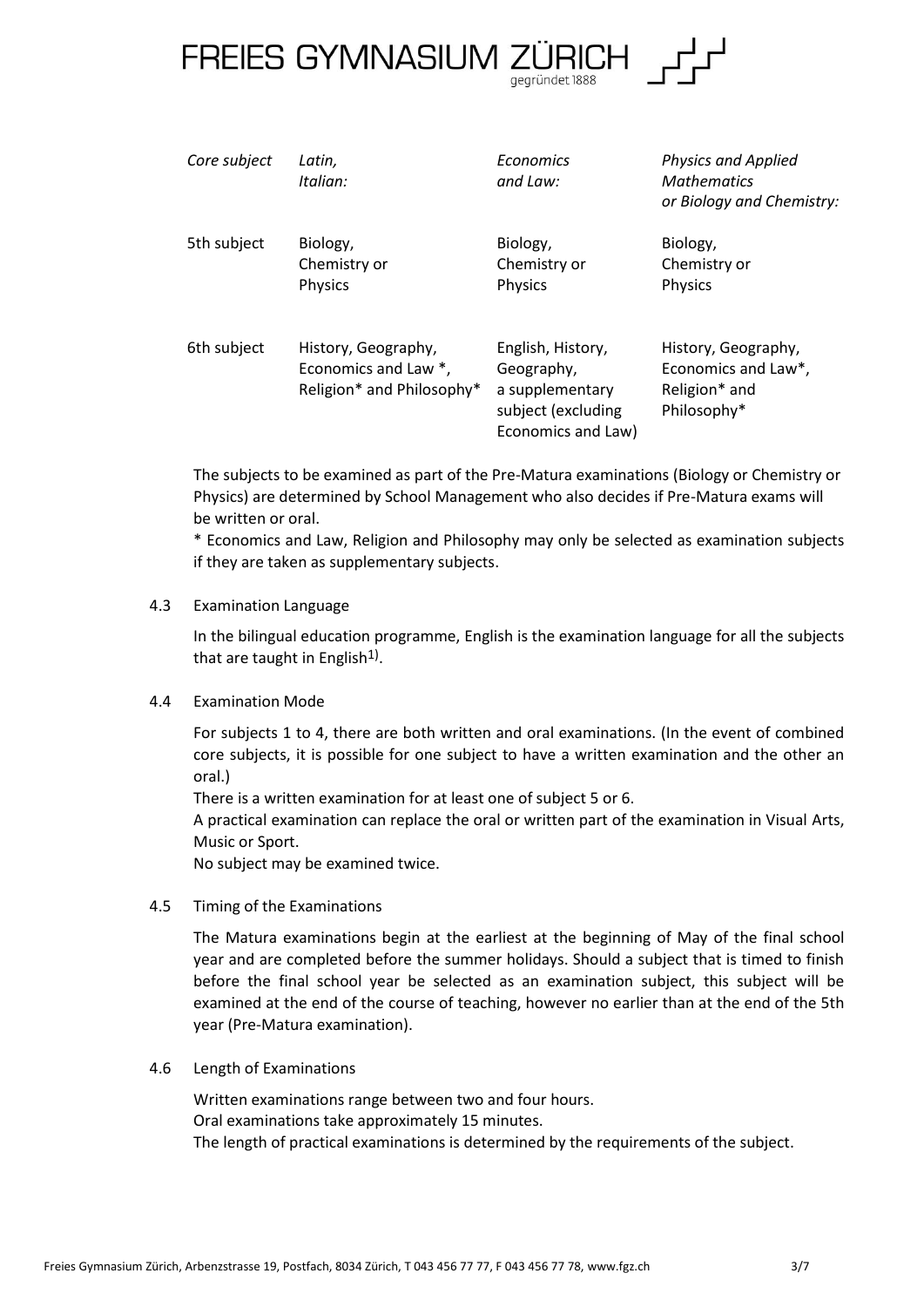

#### 4.7 Examination Assignments

The assignments for the written examinations are drawn up by the special subject teachers and then submitted to experts appointed by the Cantonal Matura Commission for approval.

## 4.8 Examination Aids

Aids that have been approved in advance by the experts may be used in the written examinations. The experts must also be informed regarding any additional explanation of the examination assignments. Any such explanations must be handed out to the candidates in writing before they begin work.

# 4.9 Examination Protocol

The written examinations are to be completed by the candidates independently and with constant supervision.

# 4.10 Unauthorised Aids, Cheating

Taking unauthorised aids into the examination and using the same, as well as all other forms of dishonesty can result in the candidate being excluded from the examinations, or the Matura certificate being withheld or declared invalid. Any candidate who is excluded from the examinations for this reason may only attempt the examinations again in the following year. In particularly grave cases, the candidates may be permanently excluded. Candidates should be reminded of this regulation before beginning the examinations.

# 4.11 Assessment

The completed examinations are corrected and assessed by the special subject teachers and submitted to the expert with a suggested grade for approval. The final grade for the written and oral examinations is determined in collaboration with the expert who has the final word in the event of differences of opinion.

# **5 Matura Grades**

The grades for the Matura subjects are shown in whole and half grades on the Matura certificate, with 6 being the highest and 1 being the lowest grade. Grades from 6 to 4 are pass grades, and grades under 4 are fail grades.

The Matura grades are made up of school performance grades, the Matura Paper grade, and the examination grades achieved in the subjects examined.

In the examined subjects, the Matura grade is made up of the average of the combined grades from school performance and the examination grade rounded up to the nearest whole or half grade. In subjects that do not require an examination, the Matura grade corresponds to the performance grade of the final school year, or, where applicable, the average rounded up to the nearest whole or half grade of the final two reports in subjects which are concluded before the final school year.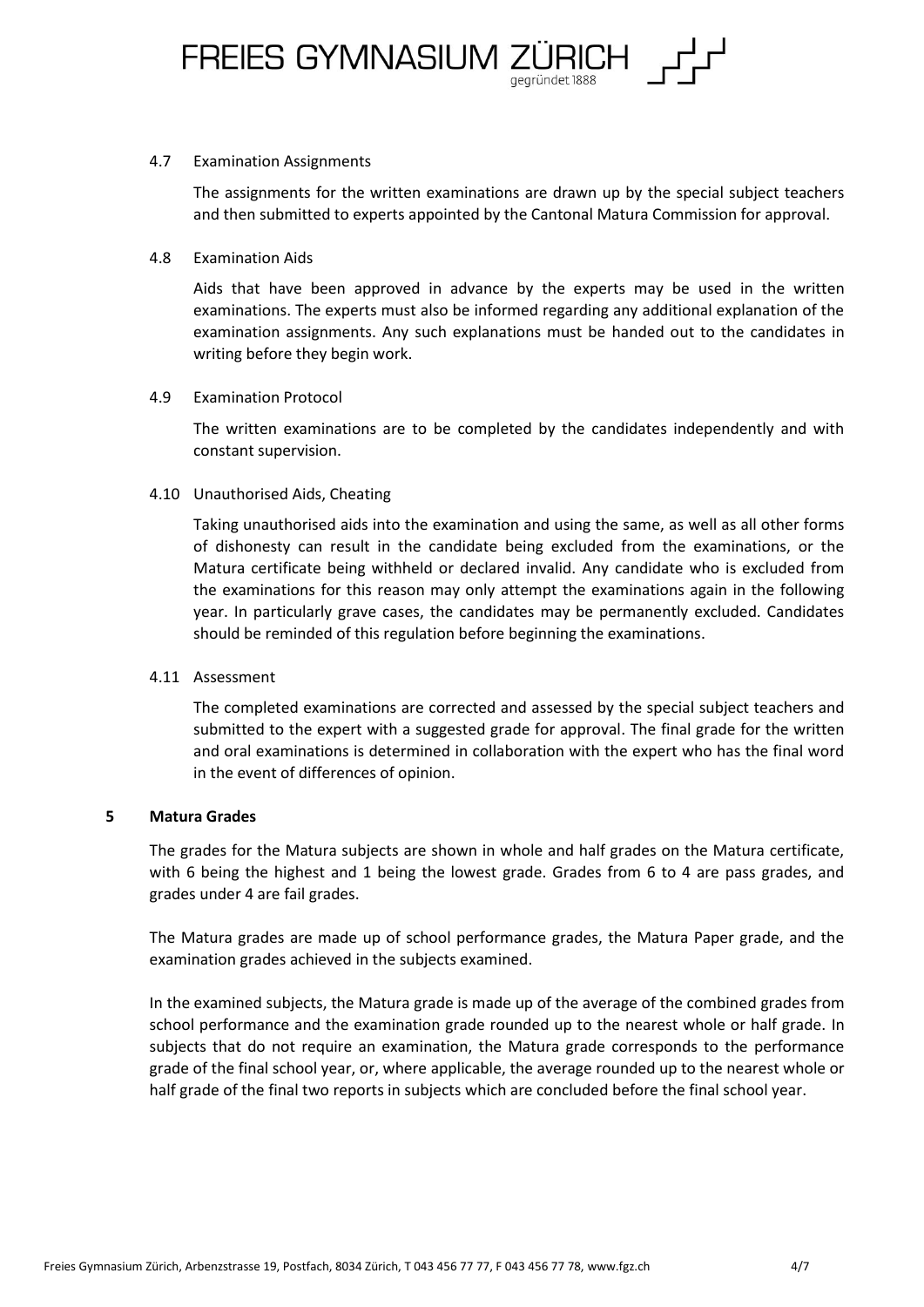

## 5.1 Performance Grade

The performance grade is either the same as the grade in the report for the final year, or corresponds to the non-rounded average of the report grade from the final two terms in which the subject was taught.

In the core subject combinations Biology and Chemistry, Physics and Applied Mathematics, or Economics and Law, each of the components account for one half of the grade.

## 5.2 Examination Grade

Written and oral examinations are graded in whole or half grades. In the event that both written and oral examinations are required, the examination grade corresponds to the average of both grades. In subjects requiring only one examination, the grade given is the examination grade.

## 5.3 Matura Paper

The Matura grade for the Matura Paper is based on the assessment of the work process, the written paper and the oral presentation. The school defines the weighting for each of these three components, with the minimum weighting for each component being 25 per cent.

Details regarding the handing in, presentation and assessment of the Matura Paper are regulated by the school guidelines. The Matura Paper may be entered into a database, without revealing the identity of the writer, to check for plagiarism.

Upon handing in the Matura Paper, the student is required to personally sign a declaration stating that the work has been completed independently and without the use of any sources or aids that are not included in the bibliography.

#### **6 Pass Criteria**

The Matura is considered as "passed" if

- a) the examinations in the six Matura subjects have been taken and the Matura Paper has been handed in,
- b) the double sum of the marks under 4 is not greater than the sum of marks over 4 in the twelve Matura subjects and the Matura Paper,
- c) not more than four marks are under 4.

# **7 Grades in Non-Matura Subjects**

The grade in sport, as well as grades in other obligatory or optional subjects may be entered in the Matura certificate. They do not influence the overall pass grade and must be entered separately from the decisive Matura subjects.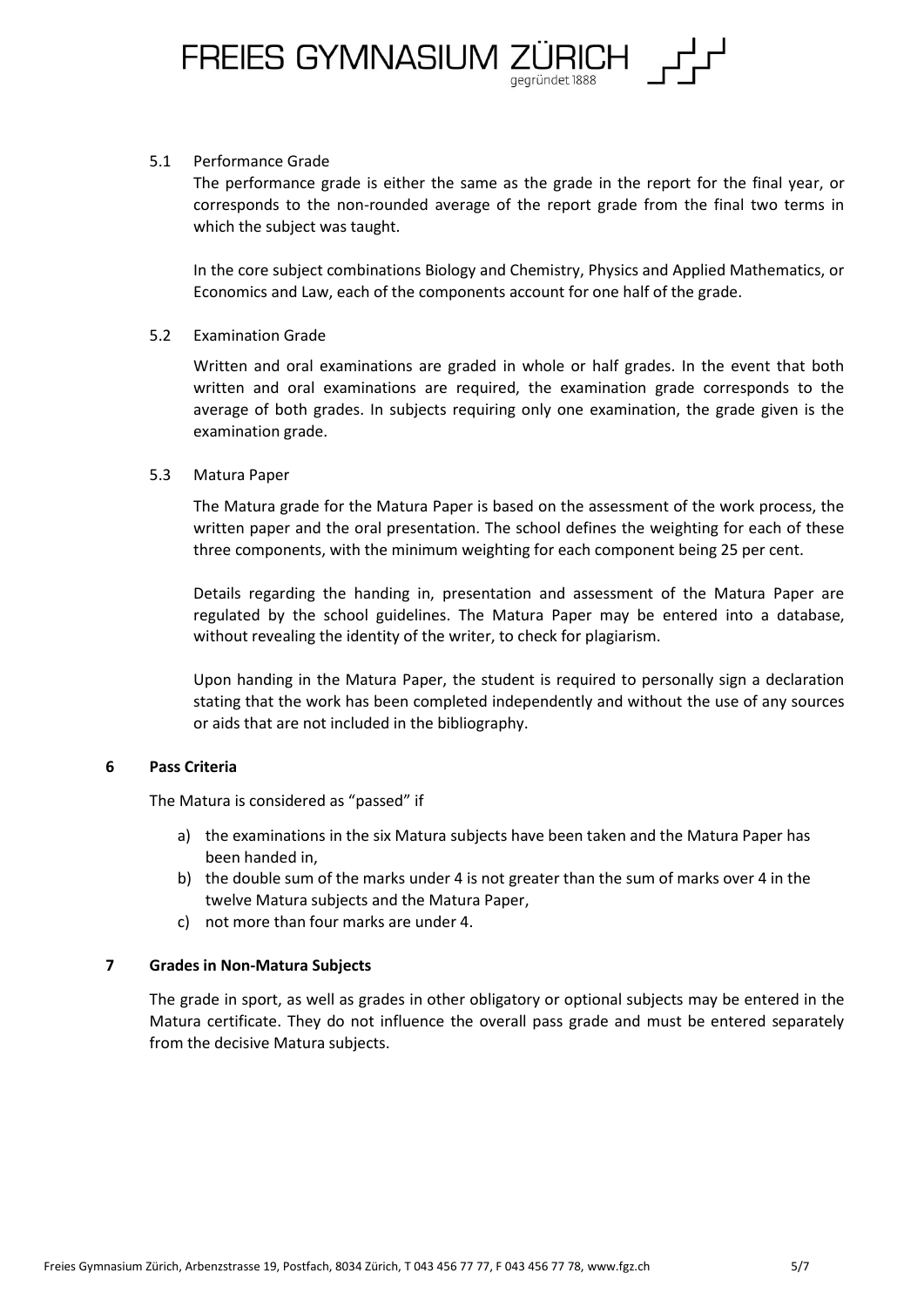FREIES GYMNASIUM ZÜRICH

#### **8 Final Matura Conference**

After the completion of the examinations, a conference, involving the experts and the examiners, takes place to record and validify the results of the examinations. The President of the Zurich Cantonal Matura Committee or a representative named by the same chairs this conference. School Management makes the preparations for this conference, makes applications and takes the minutes of the conference. The special subject teachers have an advisory function.

#### **9 Right of Appeal**

Candidates who have not passed the Matura examinations are informed in writing and advised of their right to appeal. Candidates must file for appeal to the Education Department of the Canton of Zurich in writing, stating the nature and grounds for the appeal, within 30 days of the announcement of the examination results. A request for reconsideration can be submitted to School Management which is not subject to a deadline.

#### **10 Repetition of the Matura Examinations**

Candidates who have not passed the Matura Examinations are entitled to retake the examinations after repeating the entire final year. A third attempt is not allowed. Repeating the final year after failing to pass the Matura examinations is not governed by the promotion regulations. It is not necessary to repeat the Matura Paper.

#### **11 Matura Certificate**

The Matura Certificate contains:

- a) the main heading: "Swiss Confederation"; sub-heading: "Canton of Zurich";
- b) the statement: "Matura Certificate, issued according to the decree of the Swiss Federal Council and the Swiss Conference of Cantonal Ministers of Education regarding the recognition of Matura certificates of 16 January / 15 February 1995";
- c) the name of the school: "Freies Gymnasium Zürich";
- d) the name, first name, hometown (for foreigners: nationality and place of birth) and the date of birth of the holder;
- e) details regarding the time that the holder attended Freies Gymnasium, with exact dates for entry and leaving;
- f) the grades for the twelve Matura subjects, as per  $\S 3$ ;
- g) the topic and grade given for the Matura Paper;
- h) the grades for Sport and other optional subjects, as per § 7;
- i) the reference to the bilingual nature of the Matura, including details of the second language and the subjects that were studied and examined in this language;  $1$
- k) the signature of the Principal of Freies Gymnasium Zürich and the person entitled to sign from the appropriate cantonal authorities.